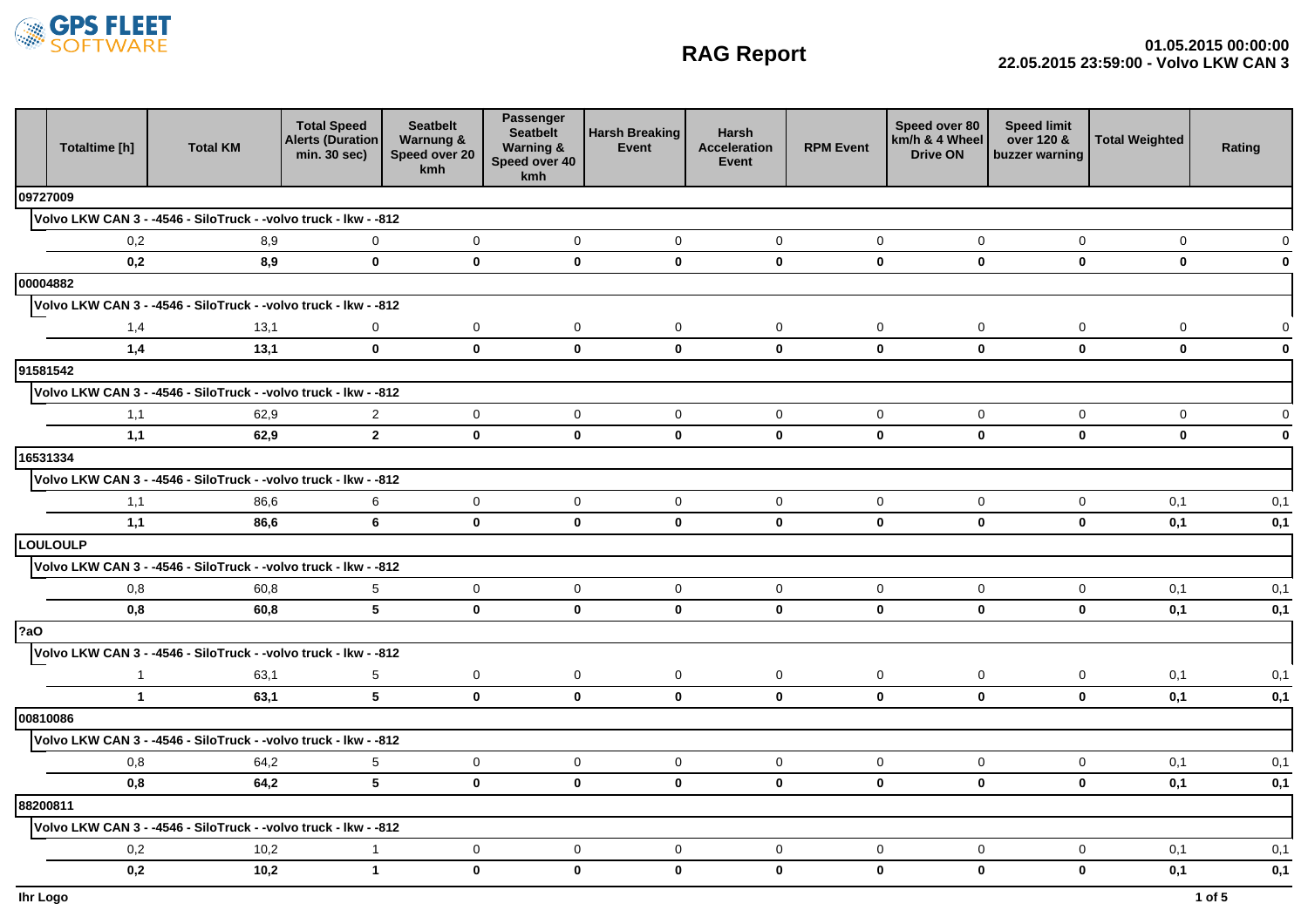|          | Totaltime [h]                        | <b>Total KM</b>                                                 | <b>Total Speed</b><br><b>Alerts (Duration</b><br>min. 30 sec) | <b>Seatbelt</b><br>Warnung &<br>Speed over 20<br>kmh | Passenger<br><b>Seatbelt</b><br><b>Warning &amp;</b><br>Speed over 40<br>kmh | <b>Harsh Breaking</b><br>Event | Harsh<br><b>Acceleration</b><br>Event | <b>RPM Event</b>              | Speed over 80<br>km/h & 4 Wheel<br><b>Drive ON</b> | <b>Speed limit</b><br>over 120 &<br>buzzer warning | <b>Total Weighted</b> | Rating |
|----------|--------------------------------------|-----------------------------------------------------------------|---------------------------------------------------------------|------------------------------------------------------|------------------------------------------------------------------------------|--------------------------------|---------------------------------------|-------------------------------|----------------------------------------------------|----------------------------------------------------|-----------------------|--------|
| 86830346 |                                      |                                                                 |                                                               |                                                      |                                                                              |                                |                                       |                               |                                                    |                                                    |                       |        |
|          |                                      | Volvo LKW CAN 3 - -4546 - SiloTruck - -volvo truck - Ikw - -812 |                                                               |                                                      |                                                                              |                                |                                       |                               |                                                    |                                                    |                       |        |
|          |                                      | 72                                                              | 8 <sup>1</sup>                                                | $\overline{0}$                                       | $\overline{0}$                                                               | $\overline{0}$                 | $\overline{0}$                        | $\overline{0}$                | $\overline{0}$                                     | $\overline{0}$                                     | 0,1                   | 0,1    |
|          | $\mathbf{1}$                         | 72                                                              | 8                                                             | $\mathbf 0$                                          | $\mathbf 0$                                                                  | $\mathbf 0$                    | $\mathbf 0$                           | $\mathbf 0$                   | $\mathbf 0$                                        | $\mathbf 0$                                        | 0,1                   | 0,1    |
| 62883061 |                                      |                                                                 |                                                               |                                                      |                                                                              |                                |                                       |                               |                                                    |                                                    |                       |        |
|          |                                      | Volvo LKW CAN 3 - -4546 - SiloTruck - -volvo truck - Ikw - -812 |                                                               |                                                      |                                                                              |                                |                                       |                               |                                                    |                                                    |                       |        |
|          | 0,9                                  | 49                                                              | 6 <sup>1</sup>                                                | $\overline{0}$                                       | $\overline{0}$                                                               | $\overline{0}$                 | $\overline{0}$                        | $\overline{0}$                | $\overline{0}$                                     | $\overline{0}$                                     | 0,1                   | 0,1    |
|          | 0,9                                  | 49                                                              | 6                                                             | $\mathbf 0$                                          | $\mathbf{0}$                                                                 | $\mathbf 0$                    | $\mathbf 0$                           | $\mathbf 0$                   | $\mathbf 0$                                        | $\mathbf 0$                                        | 0,1                   | 0,1    |
| 69626521 |                                      |                                                                 |                                                               |                                                      |                                                                              |                                |                                       |                               |                                                    |                                                    |                       |        |
|          |                                      | Volvo LKW CAN 3 - -4546 - SiloTruck - -volvo truck - lkw - -812 |                                                               |                                                      |                                                                              |                                |                                       |                               |                                                    |                                                    |                       |        |
|          | 0,9                                  | 56,2                                                            |                                                               | $\overline{0}$                                       | $\overline{0}$                                                               | $\overline{0}$                 | $\overline{0}$                        | $\overline{0}$                | $\overline{0}$                                     | $\overline{0}$                                     | 0,1                   | 0,1    |
|          | 0.9                                  | 56,2                                                            | $\overline{7}$                                                | $\mathbf 0$                                          | $\mathbf 0$                                                                  | $\mathbf 0$                    | $\mathbf 0$                           | 0                             | $\bf{0}$                                           | $\mathbf 0$                                        | 0,1                   | 0,1    |
| 12745552 |                                      |                                                                 |                                                               |                                                      |                                                                              |                                |                                       |                               |                                                    |                                                    |                       |        |
|          |                                      | Volvo LKW CAN 3 - -4546 - SiloTruck - -volvo truck - lkw - -812 |                                                               |                                                      |                                                                              |                                |                                       |                               |                                                    |                                                    |                       |        |
|          | $\blacktriangleleft$<br>$\mathbf{1}$ | 71,6<br>71,6                                                    | 9 <sub>o</sub><br>9                                           | $\overline{0}$<br>$\mathbf 0$                        | $\overline{0}$<br>$\mathbf 0$                                                | $\overline{0}$<br>$\mathbf 0$  | $\overline{0}$<br>$\mathbf 0$         | $\overline{0}$<br>$\mathbf 0$ | $\overline{0}$<br>$\mathbf 0$                      | $\overline{0}$<br>$\mathbf 0$                      | 0,1<br>0,1            | 0,1    |
| 06682044 |                                      |                                                                 |                                                               |                                                      |                                                                              |                                |                                       |                               |                                                    |                                                    |                       | 0,1    |
|          |                                      | Volvo LKW CAN 3 - -4546 - SiloTruck - -volvo truck - lkw - -812 |                                                               |                                                      |                                                                              |                                |                                       |                               |                                                    |                                                    |                       |        |
|          |                                      | 67,2                                                            | 9 <sup>°</sup>                                                | $\overline{0}$                                       | $\overline{0}$                                                               | $\overline{0}$                 | $\overline{0}$                        | $\overline{0}$                | $\overline{0}$                                     | $\overline{0}$                                     | 0,1                   | 0,1    |
|          | $\mathbf{1}$                         | 67,2                                                            | 9                                                             | $\mathbf 0$                                          | $\mathbf 0$                                                                  | $\mathbf 0$                    | $\mathbf 0$                           | $\mathbf 0$                   | $\mathbf 0$                                        | $\mathbf 0$                                        | 0,1                   | 0,1    |
| 06288405 |                                      |                                                                 |                                                               |                                                      |                                                                              |                                |                                       |                               |                                                    |                                                    |                       |        |
|          |                                      | Volvo LKW CAN 3 - -4546 - SiloTruck - -volvo truck - lkw - -812 |                                                               |                                                      |                                                                              |                                |                                       |                               |                                                    |                                                    |                       |        |
|          | 0,6                                  | 44,6                                                            | 6 <sup>1</sup>                                                | $\overline{0}$                                       | $\overline{0}$                                                               | $\overline{0}$                 | $\overline{0}$                        | $\overline{0}$                | $\overline{0}$                                     | $\overline{0}$                                     | 0,1                   | 0,1    |
|          | 0,6                                  | 44,6                                                            | 6                                                             | $\mathbf 0$                                          | $\mathbf 0$                                                                  | $\mathbf 0$                    | $\mathbf 0$                           | 0                             | $\bf{0}$                                           | $\mathbf 0$                                        | 0,1                   | 0,1    |
|          | UHCiUHD9                             |                                                                 |                                                               |                                                      |                                                                              |                                |                                       |                               |                                                    |                                                    |                       |        |
|          |                                      | Volvo LKW CAN 3 - -4546 - SiloTruck - -volvo truck - Ikw - -812 |                                                               |                                                      |                                                                              |                                |                                       |                               |                                                    |                                                    |                       |        |
|          | 0,7                                  | 35,9                                                            | $5 -$                                                         | $\overline{0}$                                       | $\overline{0}$                                                               | $\overline{0}$                 | $\overline{0}$                        | $\overline{0}$                | $\overline{0}$                                     | $\overline{0}$                                     | 0,1                   | 0,1    |
|          | 0,7                                  | 35,9                                                            | $5^{\circ}$                                                   | $\mathbf 0$                                          | $\mathbf 0$                                                                  | $\mathbf 0$                    | $\mathbf 0$                           | $\mathbf 0$                   | $\mathbf 0$                                        | $\mathbf 0$                                        | 0,1                   | 0,1    |
|          | 62906490                             |                                                                 |                                                               |                                                      |                                                                              |                                |                                       |                               |                                                    |                                                    |                       |        |
|          |                                      | Volvo LKW CAN 3 - -4546 - SiloTruck - -volvo truck - Ikw - -812 |                                                               |                                                      |                                                                              |                                |                                       |                               |                                                    |                                                    |                       |        |
|          | 0,6                                  | 35,5                                                            | $5 -$                                                         | $\overline{0}$                                       | $\overline{0}$                                                               | $\overline{0}$                 | $\overline{0}$                        | $\overline{0}$                | $\overline{0}$                                     | $\overline{0}$                                     | 0,1                   | 0,1    |
|          | 0,6                                  | 35,5                                                            | 5 <sup>1</sup>                                                | $\mathbf 0$                                          | $\mathbf{0}$                                                                 | $\mathbf 0$                    | $\mathbf 0$                           | $\mathbf 0$                   | $\mathbf 0$                                        | $\mathbf 0$                                        | 0,1                   | 0,1    |
| 48810368 |                                      |                                                                 |                                                               |                                                      |                                                                              |                                |                                       |                               |                                                    |                                                    |                       |        |
|          |                                      | Volvo LKW CAN 3 - -4546 - SiloTruck - -volvo truck - lkw - -812 |                                                               |                                                      |                                                                              |                                |                                       |                               |                                                    |                                                    |                       |        |
|          | 1,1                                  | 85,8                                                            | 12 <sub>1</sub>                                               | $\mathbf{0}$                                         | $\overline{0}$                                                               | $\overline{0}$                 | $\overline{0}$                        | $\overline{0}$                | $\overline{0}$                                     | $\overline{0}$                                     | 0,1                   | 0,1    |
|          | 1,1                                  | 85,8                                                            | 12                                                            | $\mathbf 0$                                          | $\mathbf 0$                                                                  | $\mathbf 0$                    | $\bf{0}$                              | $\mathbf 0$                   | $\mathbf 0$                                        | 0                                                  | 0,1                   | 0,1    |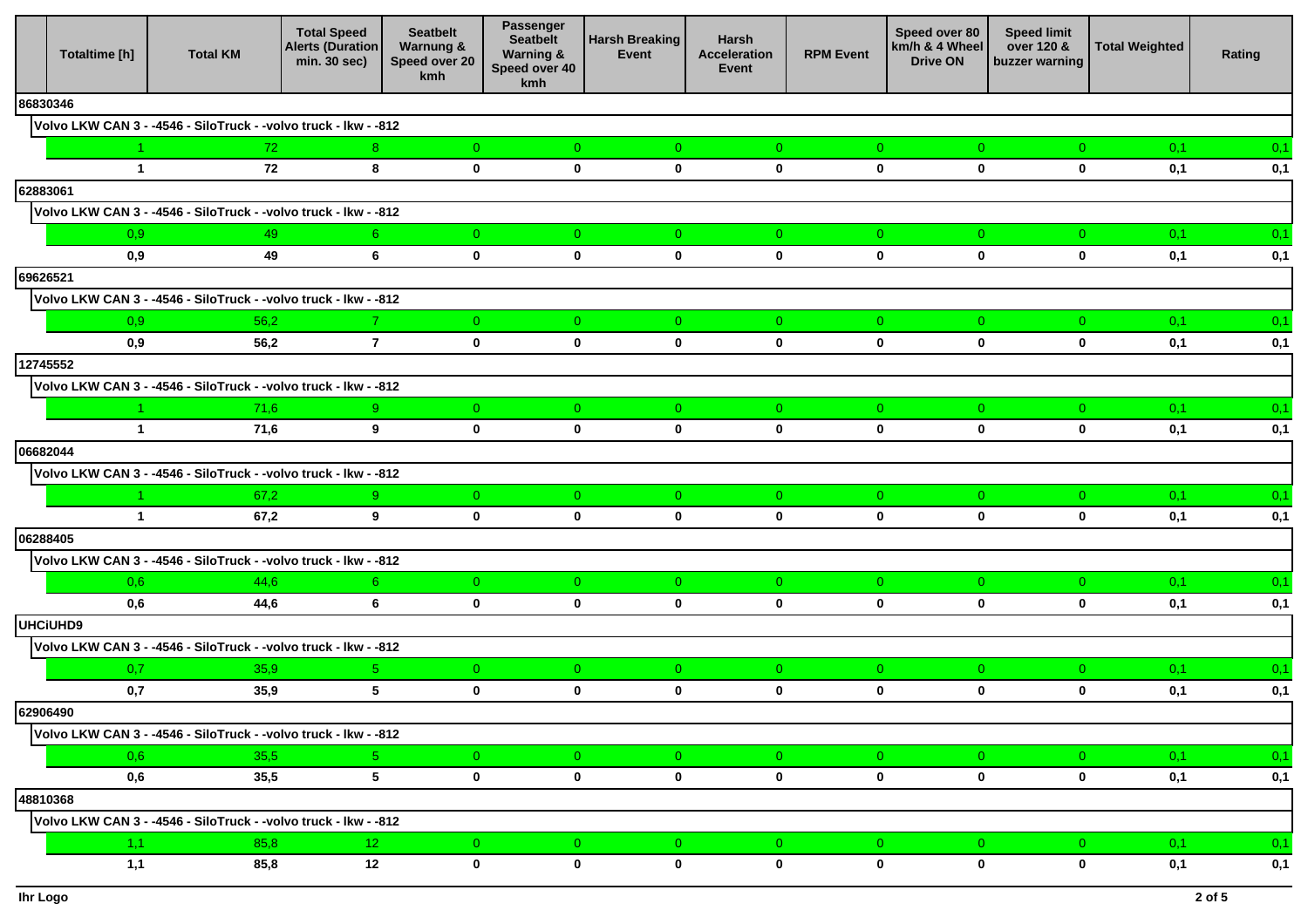|          | Totaltime [h] | <b>Total KM</b>                                                 | <b>Total Speed</b><br><b>Alerts (Duration</b><br>min. 30 sec) | <b>Seatbelt</b><br><b>Warnung &amp;</b><br>Speed over 20<br><b>kmh</b> | Passenger<br><b>Seatbelt</b><br><b>Warning &amp;</b><br>Speed over 40<br>kmh | <b>Harsh Breaking</b><br>Event | Harsh<br>Acceleration<br>Event | <b>RPM Event</b> | Speed over 80<br>km/h & 4 Wheel<br><b>Drive ON</b> | <b>Speed limit</b><br>over 120 &<br>buzzer warning | <b>Total Weighted</b> | Rating           |
|----------|---------------|-----------------------------------------------------------------|---------------------------------------------------------------|------------------------------------------------------------------------|------------------------------------------------------------------------------|--------------------------------|--------------------------------|------------------|----------------------------------------------------|----------------------------------------------------|-----------------------|------------------|
| 82751553 |               |                                                                 |                                                               |                                                                        |                                                                              |                                |                                |                  |                                                    |                                                    |                       |                  |
|          |               | Volvo LKW CAN 3 - -4546 - SiloTruck - -volvo truck - lkw - -812 |                                                               |                                                                        |                                                                              |                                |                                |                  |                                                    |                                                    |                       |                  |
|          | 0.5           | 34,1                                                            | 5 <sub>1</sub>                                                | $\overline{0}$                                                         | $\overline{0}$                                                               | $\overline{0}$                 | $\overline{0}$                 | $\overline{0}$   | $\overline{0}$                                     | $\overline{0}$                                     | 0,2                   | 0,2              |
|          | 0.5           | 34,1                                                            | 5 <sup>5</sup>                                                | $\mathbf 0$                                                            | $\mathbf 0$                                                                  | $\mathbf 0$                    | $\mathbf 0$                    | $\mathbf 0$      | $\mathbf 0$                                        | $\bf{0}$                                           | 0,2                   | 0,2              |
| 09248304 |               |                                                                 |                                                               |                                                                        |                                                                              |                                |                                |                  |                                                    |                                                    |                       |                  |
|          |               | Volvo LKW CAN 3 - -4546 - SiloTruck - -volvo truck - Ikw - -812 |                                                               |                                                                        |                                                                              |                                |                                |                  |                                                    |                                                    |                       |                  |
|          | 0.9           | 53,8                                                            | 8 <sup>1</sup>                                                | $\overline{0}$                                                         | $\overline{0}$                                                               | $\overline{0}$                 | $\overline{0}$                 | $\overline{0}$   | $\overline{0}$                                     | $\overline{0}$                                     | 0,2                   | 0,2              |
|          | 0,9           | 53,8                                                            | 8                                                             | $\mathbf 0$                                                            | $\mathbf 0$                                                                  | $\mathbf 0$                    | $\mathbf 0$                    | $\mathbf 0$      | $\mathbf 0$                                        | $\bf{0}$                                           | 0,2                   | 0,2              |
| 72881017 |               |                                                                 |                                                               |                                                                        |                                                                              |                                |                                |                  |                                                    |                                                    |                       |                  |
|          |               | Volvo LKW CAN 3 - -4546 - SiloTruck - -volvo truck - Ikw - -812 |                                                               |                                                                        |                                                                              |                                |                                |                  |                                                    |                                                    |                       |                  |
|          | 1,3           | 91,3                                                            | 15 <sub>1</sub>                                               | $\overline{0}$                                                         | $\overline{0}$                                                               | $\overline{0}$                 | $\overline{0}$                 | $\overline{0}$   | $\overline{0}$                                     | $\overline{0}$                                     | 0,2                   | 0,2              |
|          | 1,3           | 91,3                                                            | 15                                                            | $\mathbf 0$                                                            | $\mathbf 0$                                                                  | $\mathbf 0$                    | $\mathbf 0$                    | $\mathbf 0$      | $\bf{0}$                                           | $\bf{0}$                                           | 0,2                   | 0,2              |
| 481119   |               |                                                                 |                                                               |                                                                        |                                                                              |                                |                                |                  |                                                    |                                                    |                       |                  |
|          |               | Volvo LKW CAN 3 - -4546 - SiloTruck - -volvo truck - lkw - -812 |                                                               |                                                                        |                                                                              |                                |                                |                  |                                                    |                                                    |                       |                  |
|          | 0,8           | 60,1                                                            | 10 <sup>°</sup>                                               | $\overline{0}$                                                         | $\overline{0}$                                                               | $\overline{0}$                 | $\overline{0}$                 | $\overline{0}$   | $\overline{0}$                                     | $\overline{0}$                                     | 0,2                   | 0,2              |
|          | 0,8           | 60,1                                                            | 10                                                            | $\mathbf 0$                                                            | $\mathbf 0$                                                                  | $\mathbf 0$                    | $\mathbf 0$                    | $\mathbf 0$      | $\mathbf 0$                                        | $\mathbf 0$                                        | 0,2                   | 0,2              |
| 08303610 |               |                                                                 |                                                               |                                                                        |                                                                              |                                |                                |                  |                                                    |                                                    |                       |                  |
|          |               | Volvo LKW CAN 3 - -4546 - SiloTruck - -volvo truck - lkw - -812 |                                                               |                                                                        |                                                                              |                                |                                |                  |                                                    |                                                    |                       |                  |
|          | 0.9           | 73,6                                                            | 13 <sup>°</sup>                                               | $\overline{0}$                                                         | $\overline{0}$                                                               | $\overline{0}$                 | $\overline{0}$                 | $\overline{0}$   | $\overline{0}$                                     | $\overline{0}$                                     | 0,2                   | 0,2              |
|          | 0,9           | 73,6                                                            | 13                                                            | $\mathbf 0$                                                            | $\mathbf 0$                                                                  | $\mathbf 0$                    | $\mathbf 0$                    | $\mathbf 0$      | $\mathbf 0$                                        | $\bf{0}$                                           | 0,2                   | 0,2              |
| 01008110 |               |                                                                 |                                                               |                                                                        |                                                                              |                                |                                |                  |                                                    |                                                    |                       |                  |
|          |               | Volvo LKW CAN 3 - -4546 - SiloTruck - -volvo truck - lkw - -812 |                                                               |                                                                        |                                                                              |                                |                                |                  |                                                    |                                                    |                       |                  |
|          | 0,3           | 16,6                                                            | 3 <sup>7</sup>                                                | $\overline{0}$                                                         | $\overline{0}$                                                               | $\overline{0}$                 | $\overline{0}$                 | $\overline{0}$   | $\overline{0}$                                     | $\overline{0}$                                     | 0,2                   | 0,2              |
|          | 0,3           | 16,6                                                            | $3^{\circ}$                                                   | $\mathbf 0$                                                            | $\mathbf 0$                                                                  | $\mathbf 0$                    | $\mathbf 0$                    | $\mathbf 0$      | $\bf{0}$                                           | $\bf{0}$                                           | 0,2                   | 0,2              |
| 79826567 |               |                                                                 |                                                               |                                                                        |                                                                              |                                |                                |                  |                                                    |                                                    |                       |                  |
|          |               | Volvo LKW CAN 3 - -4546 - SiloTruck - -volvo truck - lkw - -812 |                                                               |                                                                        |                                                                              |                                |                                |                  |                                                    |                                                    |                       |                  |
|          | 0.3           | 16,3                                                            | 3 <sup>°</sup>                                                | $\overline{0}$                                                         | $\overline{0}$                                                               | $\overline{0}$                 | $\overline{0}$                 | $\overline{0}$   | $\overline{0}$                                     | $\overline{0}$                                     | 0,2                   | 0,2              |
|          | 0,3           | 16,3                                                            | $\mathbf{3}$                                                  | $\mathbf 0$                                                            | $\mathbf 0$                                                                  | $\mathbf 0$                    | $\mathbf{0}$                   | $\mathbf 0$      | $\mathbf 0$                                        | $\mathbf 0$                                        | 0,2                   | 0,2              |
| 81066573 |               |                                                                 |                                                               |                                                                        |                                                                              |                                |                                |                  |                                                    |                                                    |                       |                  |
|          |               | Volvo LKW CAN 3 - -4546 - SiloTruck - -volvo truck - Ikw - -812 |                                                               |                                                                        |                                                                              |                                |                                |                  |                                                    |                                                    |                       |                  |
|          | 0,8           | 60,4                                                            | 11 <sub>1</sub>                                               | $\mathbf{0}$                                                           | $\overline{0}$                                                               | $\overline{0}$                 | $\overline{0}$                 | $\overline{0}$   | $\overline{0}$                                     | $\overline{0}$                                     | 0,2                   | 0,2              |
|          | 0,8           | 60,4                                                            | 11                                                            | $\mathbf 0$                                                            | $\mathbf 0$                                                                  | $\mathbf 0$                    | $\mathbf{0}$                   | $\mathbf{0}$     | $\mathbf 0$                                        | $\bf{0}$                                           | 0,2                   | $\mathbf{0{,}}2$ |
| 56482108 |               |                                                                 |                                                               |                                                                        |                                                                              |                                |                                |                  |                                                    |                                                    |                       |                  |
|          |               | Volvo LKW CAN 3 - -4546 - SiloTruck - -volvo truck - Ikw - -812 |                                                               |                                                                        |                                                                              |                                |                                |                  |                                                    |                                                    |                       |                  |
|          | 0,3           | 16,6                                                            | $3 -$                                                         | $\overline{0}$                                                         | $\overline{0}$                                                               | $\overline{0}$                 | $\overline{0}$                 | $\overline{0}$   | $\overline{0}$                                     | $\overline{0}$                                     | 0,2                   | 0,2              |
|          | 0,3           | 16,6                                                            | 3 <sup>7</sup>                                                | $\mathbf 0$                                                            | $\mathbf 0$                                                                  | $\mathbf 0$                    | $\mathbf 0$                    | $\mathbf 0$      | $\bf{0}$                                           | $\bf{0}$                                           | 0,2                   | 0,2              |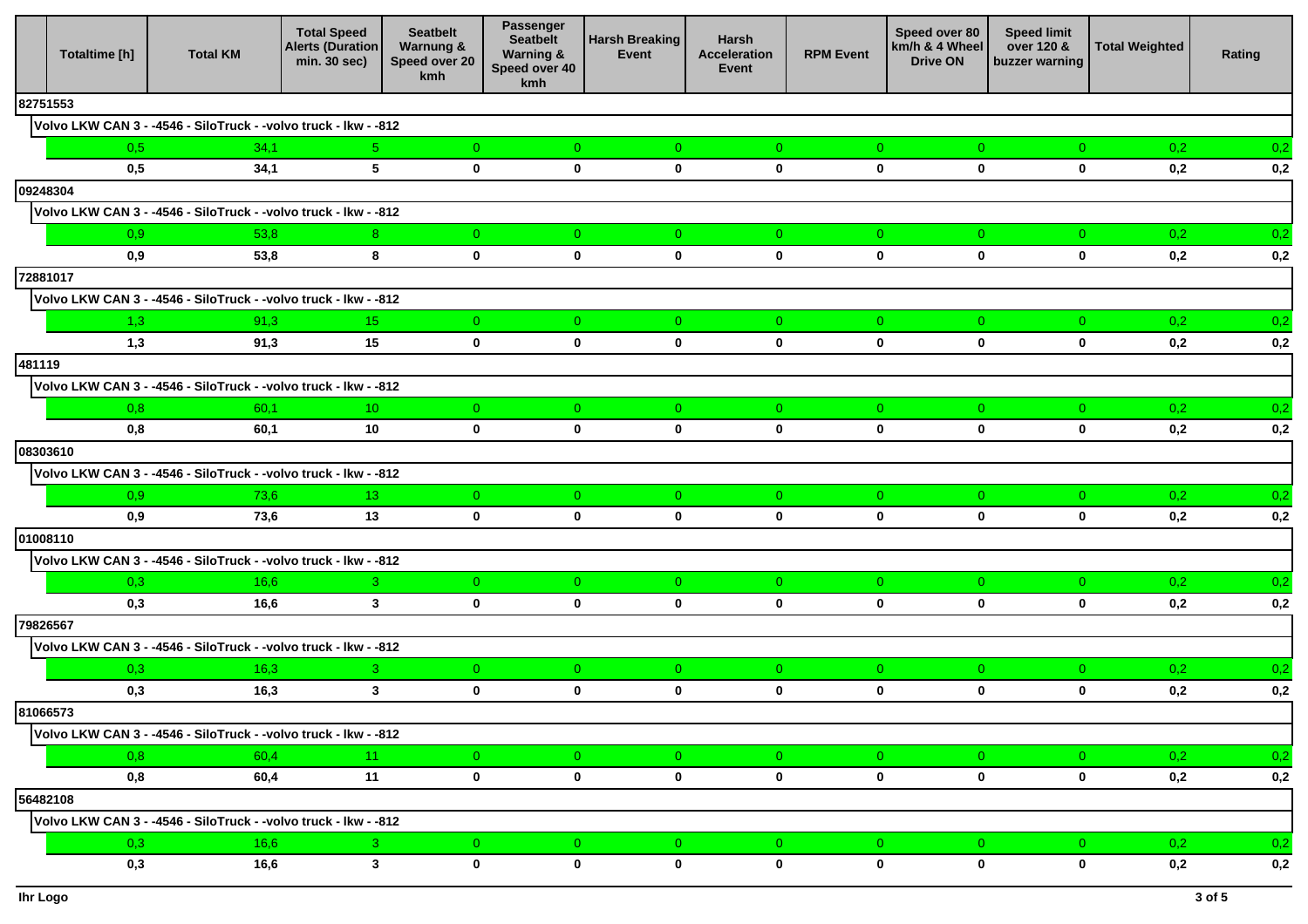|          | Totaltime [h] | <b>Total KM</b>                                                 | <b>Total Speed</b><br><b>Alerts (Duration</b><br>min. 30 sec) | <b>Seatbelt</b><br><b>Warnung &amp;</b><br>Speed over 20<br><b>kmh</b> | Passenger<br><b>Seatbelt</b><br><b>Warning &amp;</b><br>Speed over 40<br>kmh | <b>Harsh Breaking</b><br>Event | Harsh<br>Acceleration<br>Event | <b>RPM Event</b>              | Speed over 80<br>km/h & 4 Wheel<br><b>Drive ON</b> | <b>Speed limit</b><br>over 120 &<br>buzzer warning | <b>Total Weighted</b> | Rating |
|----------|---------------|-----------------------------------------------------------------|---------------------------------------------------------------|------------------------------------------------------------------------|------------------------------------------------------------------------------|--------------------------------|--------------------------------|-------------------------------|----------------------------------------------------|----------------------------------------------------|-----------------------|--------|
| 52783557 |               |                                                                 |                                                               |                                                                        |                                                                              |                                |                                |                               |                                                    |                                                    |                       |        |
|          |               | Volvo LKW CAN 3 - -4546 - SiloTruck - -volvo truck - lkw - -812 |                                                               |                                                                        |                                                                              |                                |                                |                               |                                                    |                                                    |                       |        |
|          | 1,4           | 21                                                              | 4 <sup>1</sup>                                                | $\overline{0}$                                                         | $\overline{0}$                                                               | $\overline{0}$                 | $\overline{0}$                 | $\overline{0}$                | $\overline{0}$                                     | $\overline{0}$                                     | 0,2                   | 0,2    |
|          | 1,4           | 21                                                              | 4                                                             | $\mathbf 0$                                                            | $\mathbf 0$                                                                  | $\mathbf 0$                    | $\mathbf 0$                    | $\mathbf 0$                   | $\mathbf 0$                                        | $\bf{0}$                                           | 0,2                   | 0,2    |
| 00528830 |               |                                                                 |                                                               |                                                                        |                                                                              |                                |                                |                               |                                                    |                                                    |                       |        |
|          |               | Volvo LKW CAN 3 - -4546 - SiloTruck - -volvo truck - lkw - -812 |                                                               |                                                                        |                                                                              |                                |                                |                               |                                                    |                                                    |                       |        |
|          | 0,6           | 35,3                                                            | 7 <sup>1</sup>                                                | $\overline{0}$                                                         | $\overline{0}$                                                               | $\overline{0}$                 | $\overline{0}$                 | $\overline{0}$                | $\overline{0}$                                     | $\overline{0}$                                     | 0,2                   | 0,2    |
|          | 0,6           | 35,3                                                            | $\overline{7}$                                                | $\mathbf 0$                                                            | $\mathbf 0$                                                                  | $\mathbf 0$                    | $\mathbf 0$                    | $\mathbf 0$                   | $\mathbf 0$                                        | $\bf{0}$                                           | 0,2                   | 0,2    |
| 72796559 |               |                                                                 |                                                               |                                                                        |                                                                              |                                |                                |                               |                                                    |                                                    |                       |        |
|          |               | Volvo LKW CAN 3 - -4546 - SiloTruck - -volvo truck - Ikw - -812 |                                                               |                                                                        |                                                                              |                                |                                |                               |                                                    |                                                    |                       |        |
|          |               | 75,5                                                            | 15 <sub>1</sub>                                               | $\overline{0}$                                                         | $\overline{0}$                                                               | $\overline{0}$                 | $\overline{0}$                 | $\overline{0}$                | $\overline{0}$                                     | $\overline{0}$                                     | 0,2                   | 0,2    |
|          | $\mathbf{1}$  | 75,5                                                            | 15                                                            | $\mathbf 0$                                                            | $\mathbf 0$                                                                  | $\mathbf 0$                    | $\mathbf 0$                    | $\mathbf 0$                   | $\bf{0}$                                           | $\bf{0}$                                           | 0,2                   | 0,2    |
| 27435519 |               |                                                                 |                                                               |                                                                        |                                                                              |                                |                                |                               |                                                    |                                                    |                       |        |
|          |               | Volvo LKW CAN 3 - -4546 - SiloTruck - -volvo truck - lkw - -812 |                                                               |                                                                        |                                                                              |                                |                                |                               |                                                    |                                                    |                       |        |
|          | 0.5           | 31,2                                                            | 7 <sup>1</sup>                                                | $\overline{0}$                                                         | $\overline{0}$                                                               | $\overline{0}$                 | $\overline{0}$                 | $\overline{0}$                | $\overline{0}$                                     | $\overline{0}$                                     | 0,2                   | 0,2    |
|          | 0.5           | 31,2                                                            | $\overline{7}$                                                | $\mathbf 0$                                                            | $\mathbf 0$                                                                  | $\mathbf 0$                    | $\mathbf 0$                    | $\mathbf 0$                   | $\mathbf 0$                                        | $\mathbf 0$                                        | 0,2                   | 0,2    |
| 64810066 |               |                                                                 |                                                               |                                                                        |                                                                              |                                |                                |                               |                                                    |                                                    |                       |        |
|          |               | Volvo LKW CAN 3 - -4546 - SiloTruck - -volvo truck - lkw - -812 |                                                               |                                                                        |                                                                              |                                |                                |                               |                                                    |                                                    |                       |        |
|          | 0.3           | 16,6                                                            | 4 <sup>1</sup>                                                | $\overline{0}$                                                         | $\overline{0}$                                                               | $\overline{0}$                 | $\overline{0}$                 | $\overline{0}$                | $\overline{0}$                                     | $\overline{0}$                                     | 0,2                   | 0,2    |
|          | 0,3           | 16,6                                                            | $\overline{\mathbf{4}}$                                       | $\mathbf 0$                                                            | $\mathbf 0$                                                                  | $\mathbf 0$                    | $\mathbf 0$                    | $\mathbf 0$                   | $\bf{0}$                                           | $\bf{0}$                                           | 0,2                   | 0,2    |
| OL       |               |                                                                 |                                                               |                                                                        |                                                                              |                                |                                |                               |                                                    |                                                    |                       |        |
|          |               | Volvo LKW CAN 3 - -4546 - SiloTruck - -volvo truck - lkw - -812 |                                                               |                                                                        |                                                                              |                                |                                |                               |                                                    |                                                    |                       |        |
|          | 0,1           | 3,7                                                             |                                                               | $\overline{0}$                                                         | $\overline{0}$                                                               | $\overline{0}$                 | $\overline{0}$                 | $\overline{0}$                | $\overline{0}$                                     | $\overline{0}$                                     | 0,3                   | 0,3    |
|          | 0,1           | 3,7                                                             | $\mathbf 1$                                                   | $\mathbf 0$                                                            | $\mathbf 0$                                                                  | $\mathbf 0$                    | $\mathbf 0$                    | $\mathbf 0$                   | $\bf{0}$                                           | $\bf{0}$                                           | 0,3                   | 0,3    |
| 28100699 |               |                                                                 |                                                               |                                                                        |                                                                              |                                |                                |                               |                                                    |                                                    |                       |        |
|          |               | Volvo LKW CAN 3 - -4546 - SiloTruck - -volvo truck - lkw - -812 |                                                               |                                                                        |                                                                              |                                |                                |                               |                                                    |                                                    |                       |        |
|          | 0.5<br>0,5    | 28,1<br>28,1                                                    | 8 <sup>1</sup><br>8                                           | $\overline{0}$<br>$\mathbf 0$                                          | $\overline{0}$<br>$\mathbf 0$                                                | $\overline{0}$<br>$\mathbf 0$  | $\overline{0}$<br>$\mathbf{0}$ | $\overline{0}$<br>$\mathbf 0$ | $\overline{0}$<br>$\mathbf 0$                      | $\overline{0}$<br>$\mathbf 0$                      | 0,3<br>0,3            | 0,3    |
| 27835577 |               |                                                                 |                                                               |                                                                        |                                                                              |                                |                                |                               |                                                    |                                                    |                       | 0,3    |
|          |               | Volvo LKW CAN 3 - -4546 - SiloTruck - -volvo truck - Ikw - -812 |                                                               |                                                                        |                                                                              |                                |                                |                               |                                                    |                                                    |                       |        |
|          | 0,7           | 48,4                                                            | $14 -$                                                        | $\mathbf{0}$                                                           | $\overline{0}$                                                               | $\overline{0}$                 | $\overline{0}$                 | $\overline{0}$                | $\overline{0}$                                     | $\overline{0}$                                     | 0,3                   | 0,3    |
|          | 0,7           | 48,4                                                            | 14                                                            | $\mathbf 0$                                                            | $\mathbf{0}$                                                                 | $\mathbf 0$                    | $\mathbf{0}$                   | $\mathbf{0}$                  | $\mathbf 0$                                        | $\mathbf 0$                                        | 0,3                   | 0,3    |
| 01007816 |               |                                                                 |                                                               |                                                                        |                                                                              |                                |                                |                               |                                                    |                                                    |                       |        |
|          |               | Volvo LKW CAN 3 - -4546 - SiloTruck - -volvo truck - Ikw - -812 |                                                               |                                                                        |                                                                              |                                |                                |                               |                                                    |                                                    |                       |        |
|          | 0,3           | 16,4                                                            | $5 -$                                                         | $\mathbf{O}$                                                           | $\overline{0}$                                                               | $\overline{0}$                 | $\overline{0}$                 | $\overline{0}$                | $\overline{0}$                                     | $\overline{0}$                                     | 0,3                   | 0,3    |
|          | 0,3           | 16,4                                                            | 5 <sub>5</sub>                                                | $\mathbf 0$                                                            | $\mathbf 0$                                                                  | $\mathbf 0$                    | $\mathbf 0$                    | $\mathbf 0$                   | $\bf{0}$                                           | $\bf{0}$                                           | 0,3                   | 0,3    |
|          |               |                                                                 |                                                               |                                                                        |                                                                              |                                |                                |                               |                                                    |                                                    |                       |        |